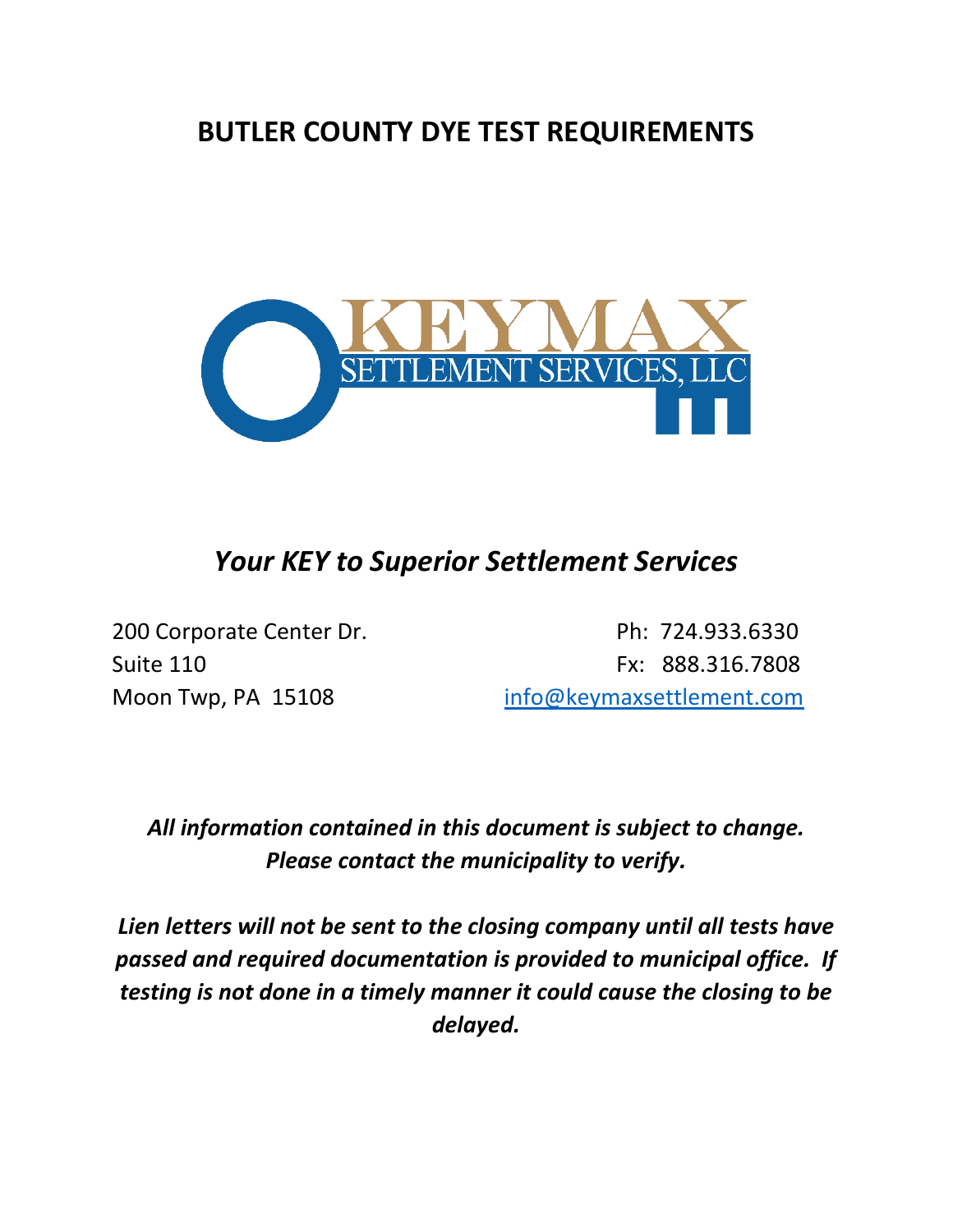## **BUTLER COUNTY DYE TEST REQUIREMENTS**

**Adams Township** - Not required at this time. To verify, call twp 724-625-2221

**Allegheny Township** – Not required at this time. To verify, call twp 724-659-5496

**Brady Township** – Not required at this time. To verify, call twp 724-738-1588

**Bruin Borough** – Not required at this time. To verify, call boro 724-445-7294

**Buffalo Township** – Seller must contact the twp to get a list of authorized plumbers and twp requirements. For more information, call twp 724-295-2648

**Butler, City of** – Seller/listing agent must call to schedule and pay \$150 fee. For more information and to schedule, call 724-287-1978

**Butler Township** – Seller must call Butler Area Sewer Authority 724-282-1978 to schedule appointment and pay \$150 fee. They must have 3-4 weeks notice. For more information, call twp 724-283-3430

**Callery Borough** - Seller or listing agent to call and pay \$200. For more information, call boro 724-538-3531

**Center Township** – Seller must call and pay \$150 fee. For more information, call twp 724-282-7805

**Chicora Borough** – Not required at this time. To verify, call boro 724-445-2814

**Cherry Township** – Not required at this time. To verify, call twp 724-637-3867

**Clay Township** – Not required at this time. To verify, call twp 724-637-2638

**Clearfield Township** – Not required at this time. To verify, call twp 724-283-7701

**Clinton Township** – Not required at this time. To verify, call twp 724-352-9000

**Concord Township** – Not required at this time. To verify, call twp 724-894-2195

**Connoquenessing Borough** – Not required at this time. To verify, call boro 724- 789-9097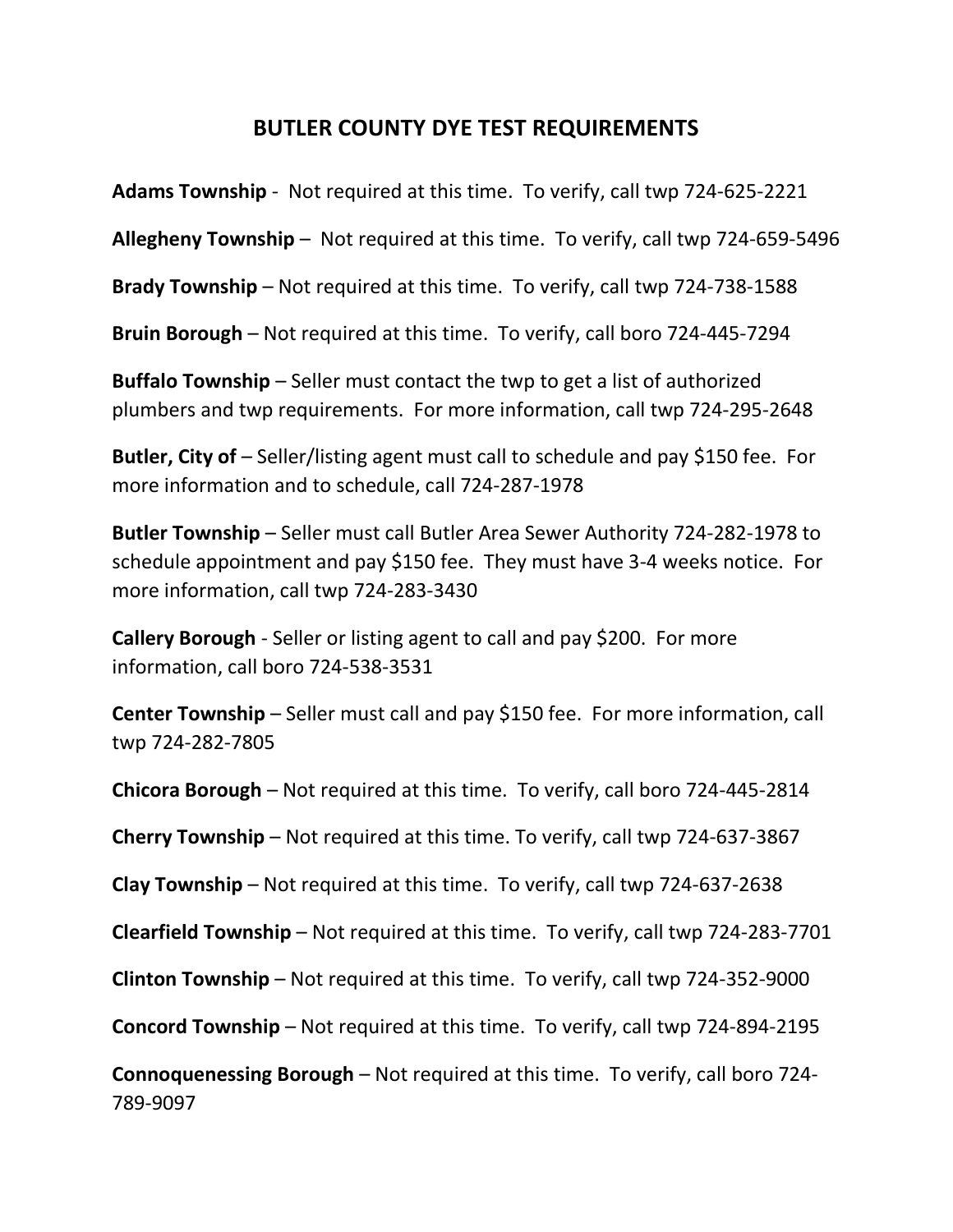**Connoquenessing Township** – Seller or listing agent must call Butler Area Sewer Authority to schedule and pay \$150 fee. For more information and to schedule, call twp 724-282-1978

**Cranberry Township** – Not required at this time. To verify, call twp 724-776-4806

**Donegal Township** – Not required at this time. To verify, call twp 724-445-7303

**East Brady Borough** – Not required at this time. To verify, call boro 724-526-5531

**East Butler Borough** – Seller or listing agent must call Butler Area Sewer Authority to schedule and pay \$150 fee. For more information and to schedule, call 724- 282-1978

**Evans City Borough** – Seller or listing agent to contact Evans City Water/Sewer Authority and pay \$200. For more information, call boro 724-538-8444

**Fairview Borough** – Not required at this time. To verify, call boro 724-756-7655

**Fairview Township** – Not required at this time. To verify, call twp 724-756-4841

**Forward Township** – Required on some properties. For more information, call twp 724-538-9251

**Franklin Township** – Not required at this time. To verify, call twp 724-865-2412

**Harmony Borough** – Seller or listing agent must call and pay \$150. For more information, call boro 724-452-5501

**Harrisville Borough** – Not required at this time. To verify, call boro 724-735-2222

**Jackson Township** – Call twp to get requirements and to see who services the property. For more information, call twp 724-452-5501

**Jefferson Township** – Not required at this time. To verify, call twp 724-352-2324

**Lancaster Township** – Seller or listing agent must call and pay \$150. For more information, call twp 724-452-7213

**Marion Township** – Not required at this time. To verify, call twp 724-735-2637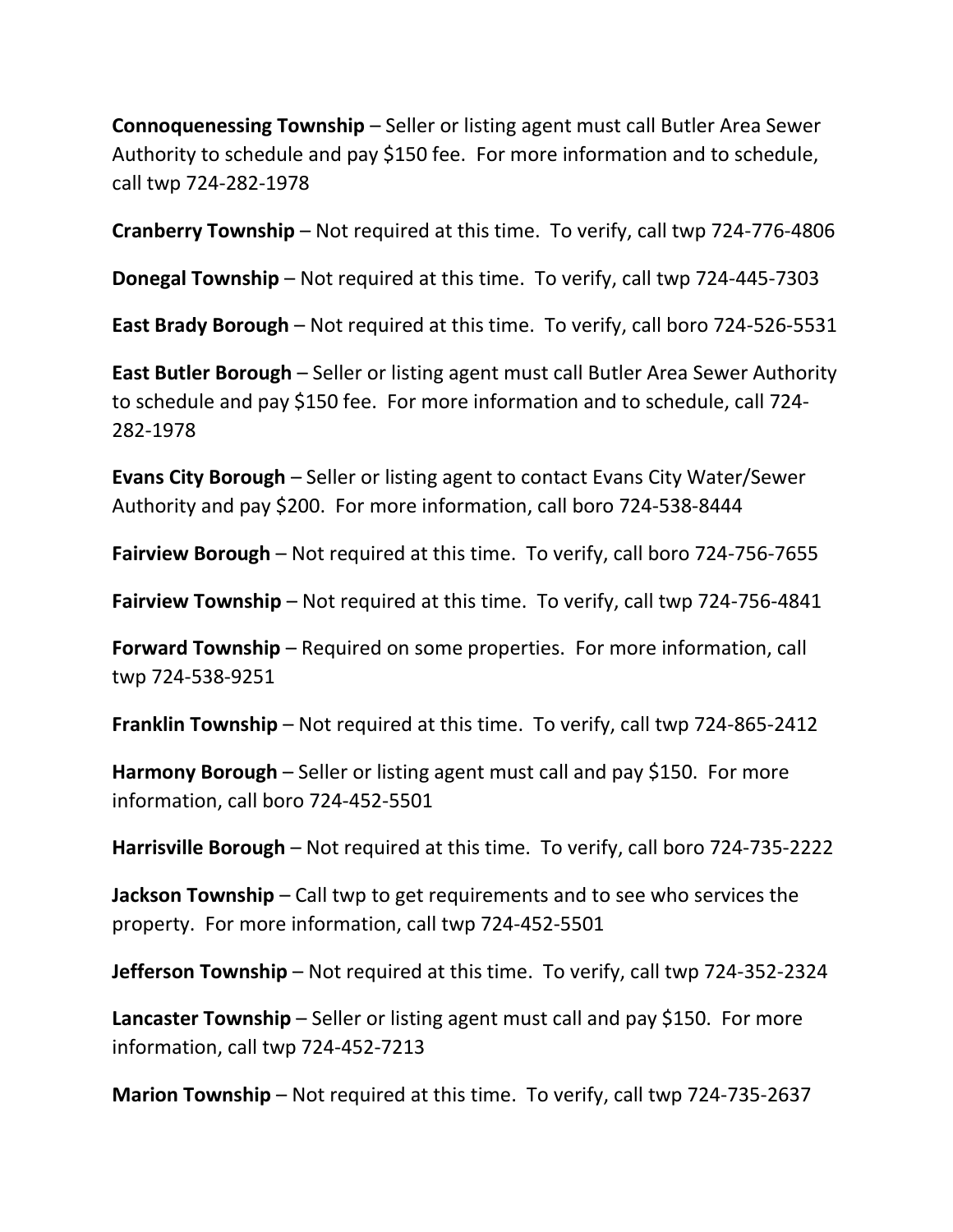**Mars Borough** – Not required at this time. To verify, call boro 724-625-1858

**Meadville City** – Not required at this time. To verify, call 814-333-3345

**Mercer Township** – Not required at this time. To verify, call twp 724-735-2705

**Middlesex Township** – Not required at this time. To verify, call twp 724-898-3571

**Muddy Creek Township** – Only needed if the property has been vacant for 1 year or more. For more information, call twp 724-368-3438

**Oakland Township** – Not required at this time. To verify, call twp 724-287-8067

**Parker Township** – Not required at this time. To verify, call twp 724-753-2321

**Penn Township** – Not required at this time. To verify, call twp 724-586-1165

**Perry Township** – Not required at this time. To verify, call twp 724-368-8230

**Petrolia Borough** – Not required at this time. To verify, call boro 724-756-3801

**Portersville Borough** – Not required at this time. To verify, call boro 724-368- 9175

**Prospect Borough** – Seller or listing agent must set up appointment and pay \$125 fee. For more information and to schedule, call boro 724-368-3712

**Saxonburg Borough** – Not required at this time. To verify, call boro 724-352-1400

**Seven Fields Borough** – Not required at this time. To verify, call boro 724-776- 3090

**Slippery Rock Borough** – Not required at this time. To verify, call boro 724-794- 6391

**Slippery Rock Township** – Not required at this time. To verify, call twp 724-794- 2369

**Summit Township** – Seller or listing agent must contact Butler Area Sewer Authority and pay \$150. Call BASA 724-282-1978